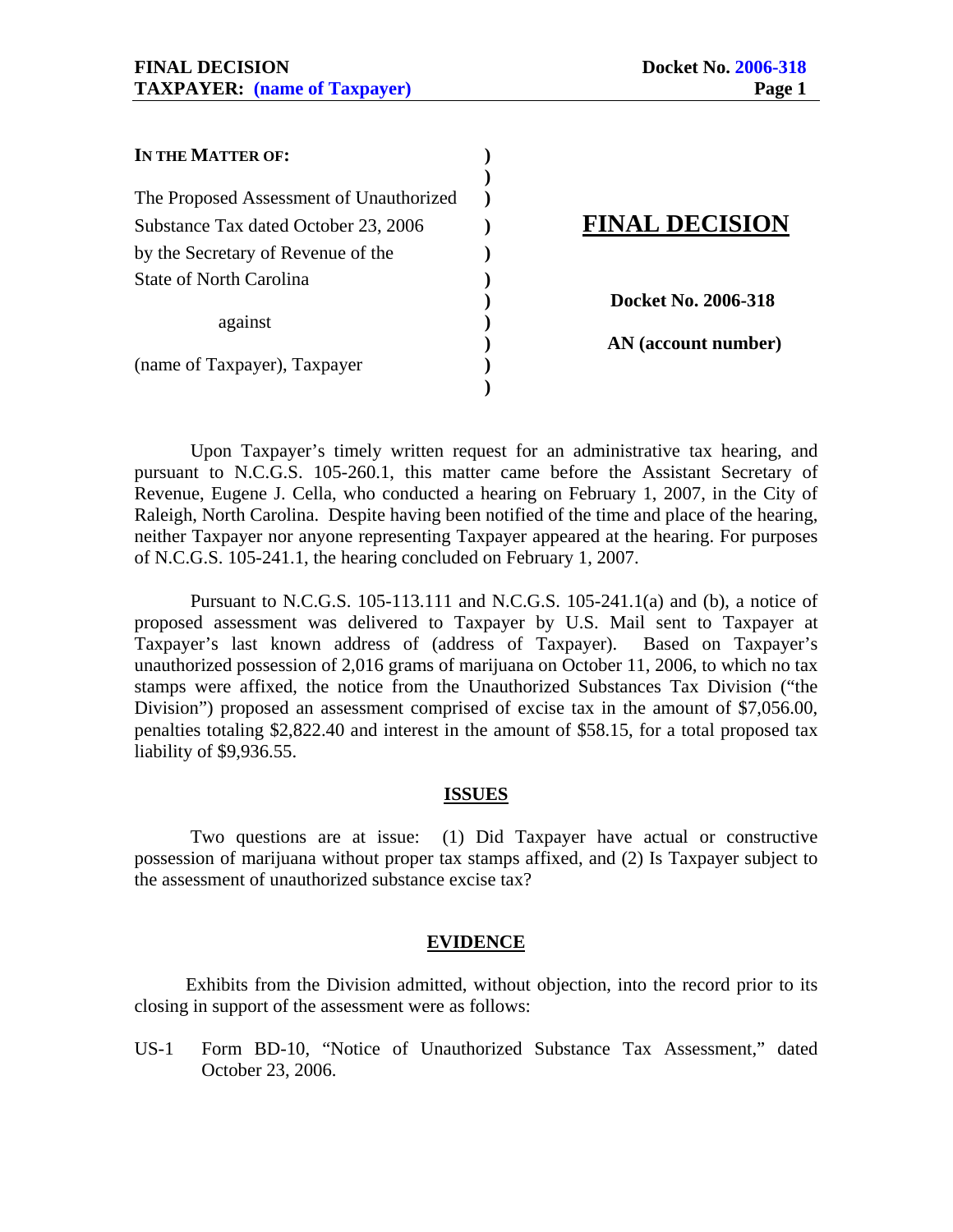### **FINAL DECISION** Docket No. 2006-318 **TAXPAYER: (name of Taxpayer) Page 2**

- US-2 Letter from Taxpayer, dated November 3, 2006, requesting a hearing.
- US-3 Letter from the Assistant Secretary, dated November 28, 2006, regarding the scheduling of the hearing.
- US-4 Form BD-4, "Report of Arrest and/or Seizure Involving Nontaxpaid (Unstamped) Controlled Substances," which names Taxpayer as the possessor of the controlled substance.
- US-5 Law Enforcement Investigation Report.
- US-6 Memorandum from E. Norris Tolson, Secretary of Revenue, dated May l6, 200l, delegating to Eugene J. Cella, Assistant Secretary of Revenue, the authority to hold any hearing required or allowed under Chapter 105 of the North Carolina General Statutes.

No evidence or exhibits were entered into the record in support of the objection to the assessment.

 In addition to the exhibits submitted by the Division, the Assistant Secretary entered into the record of the hearing, without objection, the prepared brief of the Division.

# **FINDINGS OF FACT**

Based on the foregoing evidence of record, the Assistant Secretary makes the following findings of fact:

- 1. On October 11, 2006, the Craven County Sheriff's Office (CCSO) received an anonymous tip by telephone that marijuana plants were being cultivated upon the premises of Taxpayer's residence at (address of Taxpayer).
- 2. CCSO investigators along with detectives from the Carteret County Sheriff's Office went to Taxpayer's residence in (city of residence) and spoke with Taxpayer at the front door of the residence. At that time, Taxpayer was advised by a CCSO investigator that the investigator had information that marijuana plants were growing upon Taxpayer's property.
- 3. Taxpayer denied marijuana was growing upon his property.
- 4. The investigator recognized the odor of marijuana emanating from within Taxpayer's residence at the open front door of the premises.
- 5. A subsequent search of the backyard area of the residence revealed a marijuana plant growing in a black flowerpot behind a shop building just to the rear of the residence.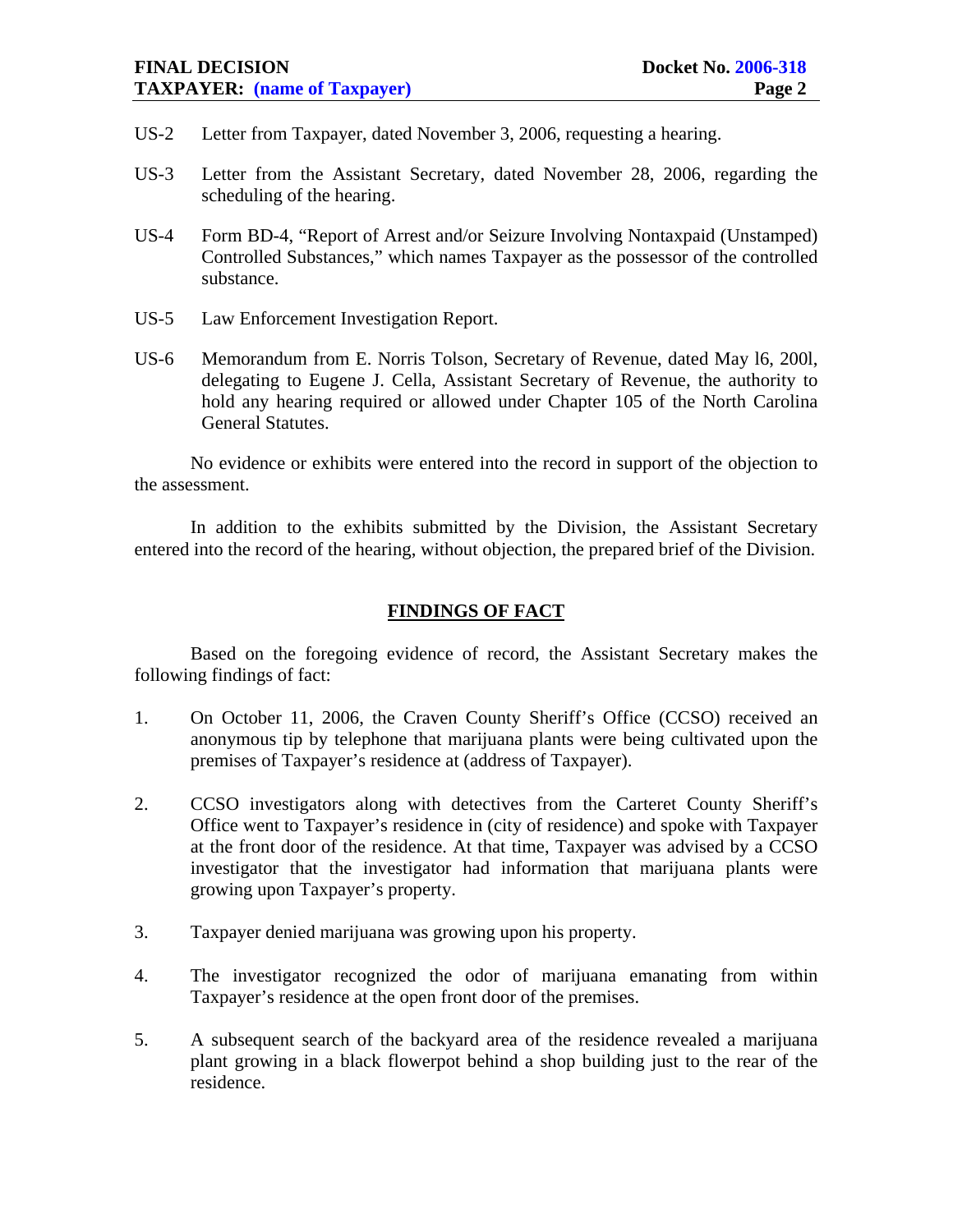- 6. A CCSO investigator also detected the odor of marijuana emanating from the front of this shop building.
- 7. Additional searching by law enforcement personnel revealed a marijuana plant that had been planted in the ground next to a child's playhouse in the backyard of the residence.
- 8. Signs of additional plantings of marijuana were present in the backyard as well.
- 9. Numerous plant pots and 5 gallon buckets containing potting soil were observed in the backyard by law enforcement.
- 10. Burnt marijuana stalks were observed upon a burn pile in the backyard of the residence.
- 11. CCSO investigators entered Taxpayer's dwelling the same day and continued a search of the premises.
- 12. In a rear bedroom of the dwelling, they encountered homemade equipment for the cultivation of marijuana.
- 13. Present with this equipment were 56 marijuana plants growing in various types of plant pots and buckets. Plastic bags and a cardboard box containing marijuana were likewise found within Taxpayer's dwelling during the search.
- 14. Another marijuana growing operation was located by CCSO officers that same day in a room in the shop behind Taxpayer's main dwelling. Within this room, 18 marijuana plants were found growing in various types of plant pots and buckets. This room had its own ventilation and irrigation system.
- 15. A video surveillance system was present within the shop for the purpose of remote viewing of the backyard area. An extension cord that powered the exterior camera of the system had been purposely hidden by grass and debris.
- 16. The marijuana encountered at Taxpayer's residence on October 11, 2006, was seized by CCSO and identified as such through the training and experience of its officers.
- 17. A CCSO officer transported the marijuana to the main post office in New Bern, North Carolina for weighing.
- 18. The marijuana was weighed at the post office and determined to weigh 4.801 pounds. An official weigh letter was obtained through the post master confirming this weight.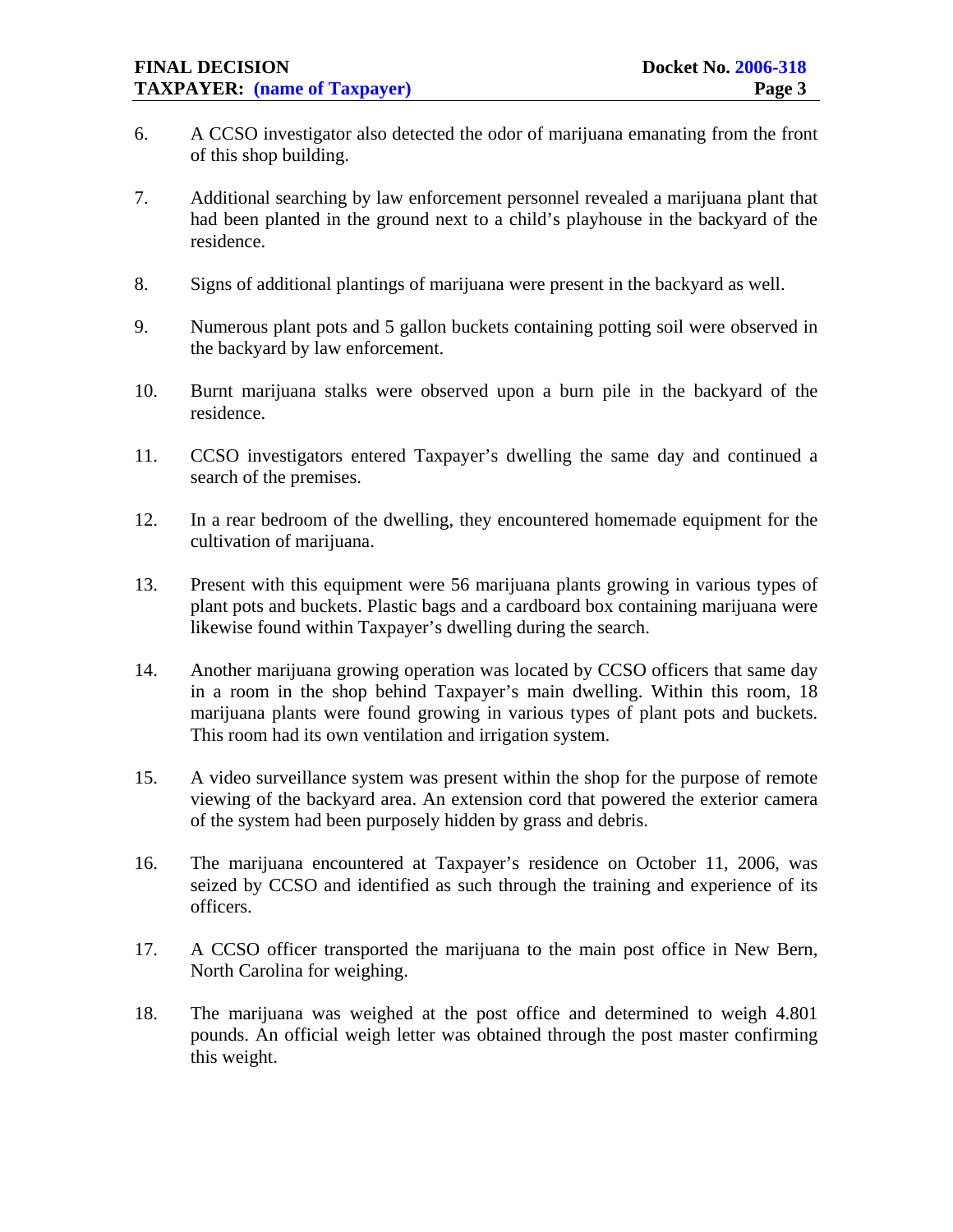- 19. On October 23, 2006, an assessment of unauthorized substance tax was made against Taxpayer comprised of excise tax in the amount of \$7,056.00, penalties totaling \$2,822.40 and interest in the amount of \$58.15, for a total proposed tax liability of \$9,936.55, based upon Taxpayer's alleged possession of 2,016 grams of marijuana. Notice of said assessment was sent to Taxpayer at his last known address by U.S. Mail.
- 20. Upon being assessed and in a timely manner, Taxpayer requested in writing an administrative tax hearing.
- 21. The only argument in the record in support of the objection to the assessment was contained in the letter requesting a hearing. In that letter, Taxpayer states his intention to challenge the entry by officers onto his property as well as the quantity of the marijuana seized.
- 22. On October 11, 2006, Taxpayer had possession of 2,016 grams of marijuana present within or upon the premises of Taxpayer's residence in the State of North Carolina while such residence and its contents were under his dominion and control and pursuant to a scheme by him to cultivate and manufacture such marijuana.
- 23. No tax stamps were purchased for or affixed to the marijuana as required by law.

## **CONCLUSIONS OF LAW**

 Based on the foregoing findings of fact, the Assistant Secretary makes the following conclusions of law:

- 1. A preponderance of the evidence supports the foregoing findings of fact.
- 2. Without authorization, Taxpayer had constructive possession of 2,016 grams of marijuana on October 11, 2006.
- 3. Taxpayer's possession of the aforementioned substance in the noted quantity rendered him a "dealer" as that term is defined in N.C.G.S. 105-113.106(3), and in turn subjected Taxpayer to timely payment of Unauthorized Substances Excise Tax within 48 hours after taking possession of each such quantity.
- 4. Taxpayer failed to pay Unauthorized Substances Excise Tax due the State of North Carolina in a timely manner.
- 5. The appropriate assessment against a dealer who possesses 2,016 grams of marijuana without having paid Unauthorized Substances Excise Tax on same in a timely manner consists of \$7,056.00 in excise tax, penalties totaling \$2,822.40 and interest until date of full and final payment.